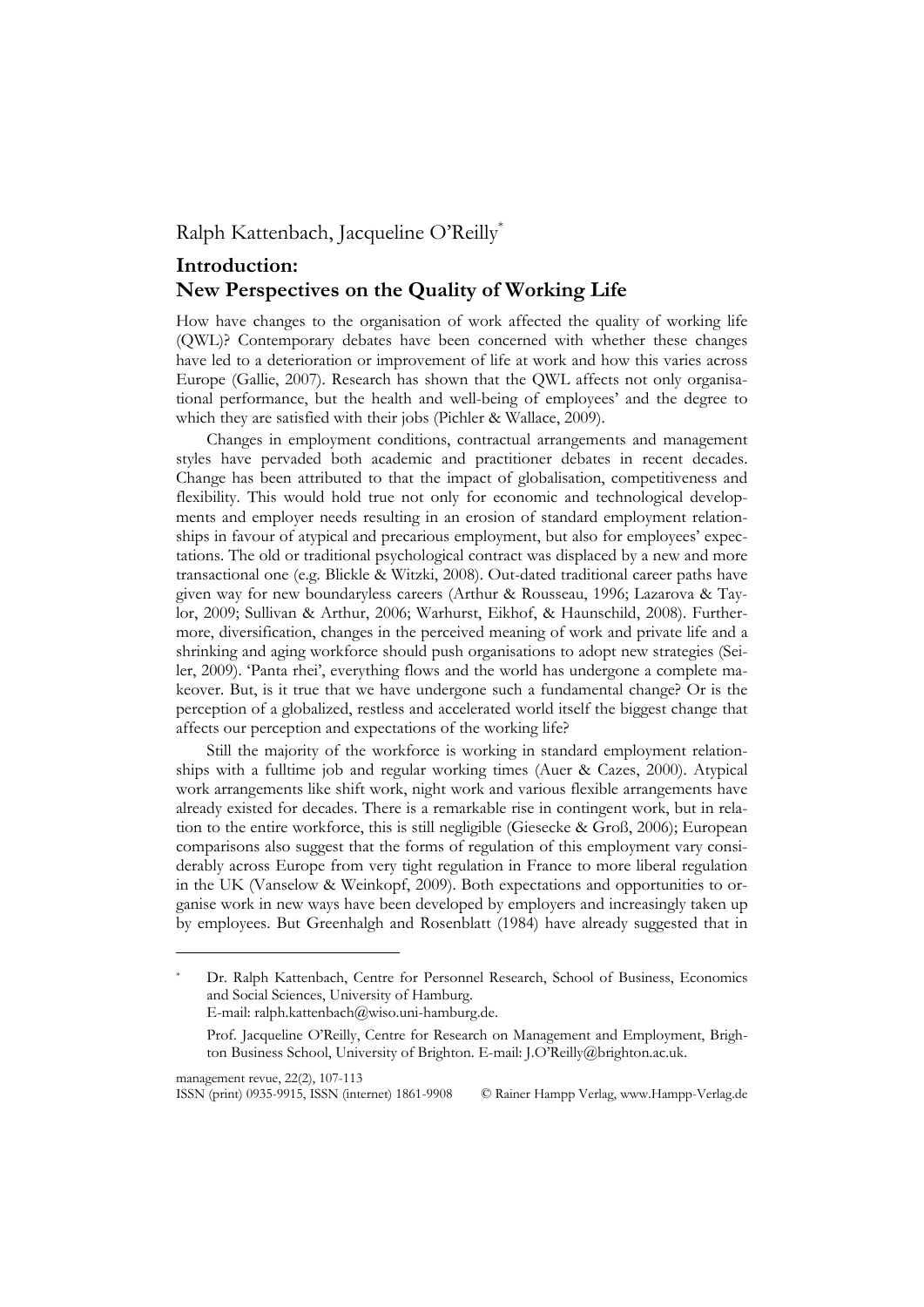the longer historical perspective employers have always had the opportunity to innovate to accommodate change, potentially the claimed changes might be less comprehensive than being suggested. Diewald and Sill (2005) for example show a generally stable employment structure, despite a growing number of atypical contractual arrangements. And Kattenbach, Lücke and Schramm suggest that perceived career expectations are quite stable over time (Kattenbach et al., 2010). In the context of this contested debate we are interested in examining the extent to which current developments affect the QWL in Europe.

## **The European perspective**

The European Union has provided several directives and guidelines like on the organization of working times  $(93/104)$  and the equal treatment of part-timers  $(97/81/EG)$ ensuring and adjusting employees' rights across Europe. In 2000 the European Union set the 10-year-target 'to become the most competitive and dynamic knowledge-based economy in the world, capable of sustainable economic growth with more and better jobs and greater social cohesion' (Strategic goal for 2010 at the Lisbon European Council, 2000). However, 'according to the mid-term review of the Lisbon Strategy, the results are, at best, mixed.' (European Council, 2005). Nevertheless, the EU is still striving to create better jobs as part of the Europe 2020 strategy. But a closer look reveals that the intention is mainly aligned to improve jobs as a mean to become more competitive and to create more jobs. In this context the EU promotes for example the flexicurity concept: 'Rapidly changing economies need highly adaptable workers who must be capable of developing their skills to meet the needs of high-growth sectors. Such flexibility must be accompanied by social security provision which also covers periods of change.' (EU, 2010) It seems that the aimed better jobs are rather related to the work than to the working life.

#### **Societal and demographic changes**

A wide range of societal and demographic factors are likely to impact on QWL in the future. Changes to the aging workforce and financial restraint on pensions are likely to mean that more people will be working for longer. Whether this will result in a deterioration of the QWL will depend very much on the nature of the sector they work in, as well as on their own health, financial status and the degree of autonomy they can exercise in their working and leisure activities. These developments have been discussed by researchers working in both economic and sociological fields as well as those in ergonomics concerned with improving job design. From the EU perspective a central concern has been focused on the preservation and expansion of jobs, and with them the quality of such employment (Europe 2020). QWL is likely to be affected by these demographic changes in a number of areas. Potentially QWL could be used as a means of recruiting and retaining staff in areas where there are labour shortages; attractive good quality jobs may also attract those not currently in employment to take up work. In particular employee-oriented working time arrangements could be used to facilitate the combination of changing care needs at home, as well as enabling previously unemployed people to find paid work. Further, skilled migrant workers could be attracted to jobs where the quality of working life was seen as a premium. The on-going process of workforce diversification will be intensified. Simultaneously,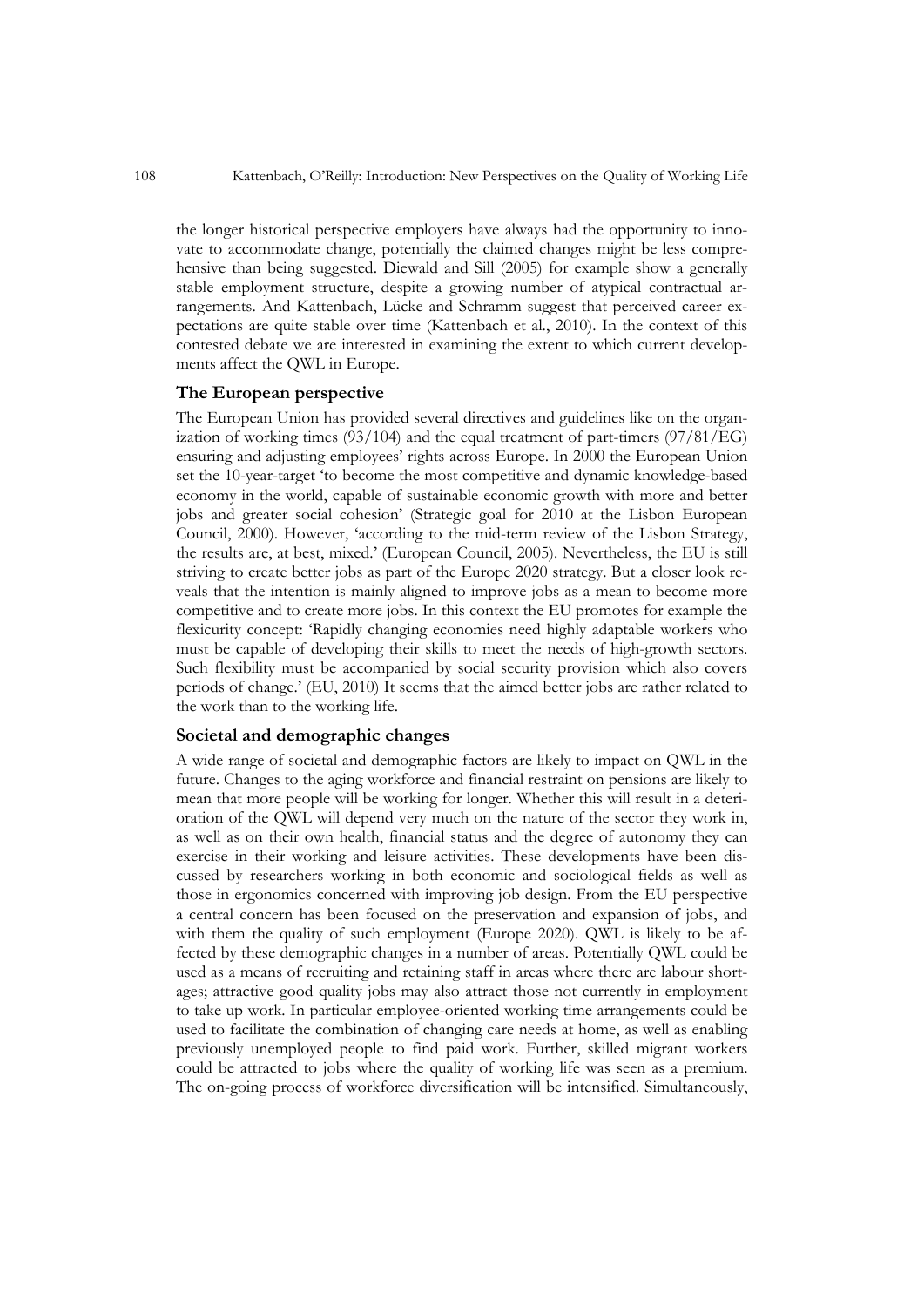the pluralisation of lifestyles (Gignac, Kelloway, & Gottlieb, 1996; van Dongen, 2005) and the importance attributed to non-material rewards have increased. HR management across Europe and beyond have become increasingly aware of the needs to manage this diversity of skills and values amongst their employees.

#### **Changes in contractual arrangements and working conditions**

Since the 80s the growth of atypical employment has been seen as undermining the standard-employment relationship (Appelbaum, 2002; Mückenberger, 1985)). There has been an extensive debate on whether in all cases atypical employment is purely an employer-oriented instrument or whether for some employees they benefit from these kinds of work to meet different needs over the lifecycle.

Empirical research has compared not only the effect of different contractual hours, but also of the psychological focuses on work-status congruence i.e. the gap between actual and preferred working hours (Burke, 2004; Burke & Greenglass, 1999). This subject-oriented view should be taken into account especially with regard to the above mentioned diversification in lifestyle preferences. As Royuela, Lopez-Tamayo and Surinach (2007) argue, a combination of institutional measures and subjective perceptions would improve the relevance of research findings. Considering the trend towards more diversified contractual arrangements and a more diversified workforce with different work motivation, values, and needs the subjective perception has gained in importance. The individual's dealing with job demands and job resources are crucial to foresee the impact of job conditions and the person-job fit has become an end in itself.

Regarding the development of job conditions there are some crucial changes that have not been considered sufficiently yet, especially in older concepts of job satisfaction and QWL (cp. (Grant & Parker, 2009). A good example is the flexibilisation of working time models. New designs beyond fixed working hours and flexitime like the use of time accounts and trust based working time expands the employee's autonomy as well as responsibility. Decision latitude is not limited by a given time frame anymore; the boundaries themselves are at disposal which should have an impact on the QWL especially with regard to the work-life balance and job engagement. Although there are some studies done, this issue has not been incorporated sufficiently into models of job motivation yet (cp. Kattenbach, Demerouti, & Nachreiner, 2010).

Another example is the increase in temporary agency work which is an important flexibility instrument for companies (moderate in countries like Germany and Denmark, extensively for example in Spain, the Netherlands and the UK, Giesecke & Groß, 2006, based on EULFS 2004). 'Even though they may not be a dominant form of employment, flexible contracts are important as possible indicators of the shape of things to come.' (Guest, 2004, p.4). The general idea is that such agency workers are more likely to be employed in jobs with poor quality, and that this will eventually lead to poor well-being and performance. Moreover, agency work is related with negative long-term career effects, and poor working conditions (Barbieri, 2009; Smith, Burchell, Fagan, & O'Brien, 2008). Owing to the triangular employmentrelationship and the high frequency of changes in job and position the social integration at the work place is not that natural for agency workers than for others. There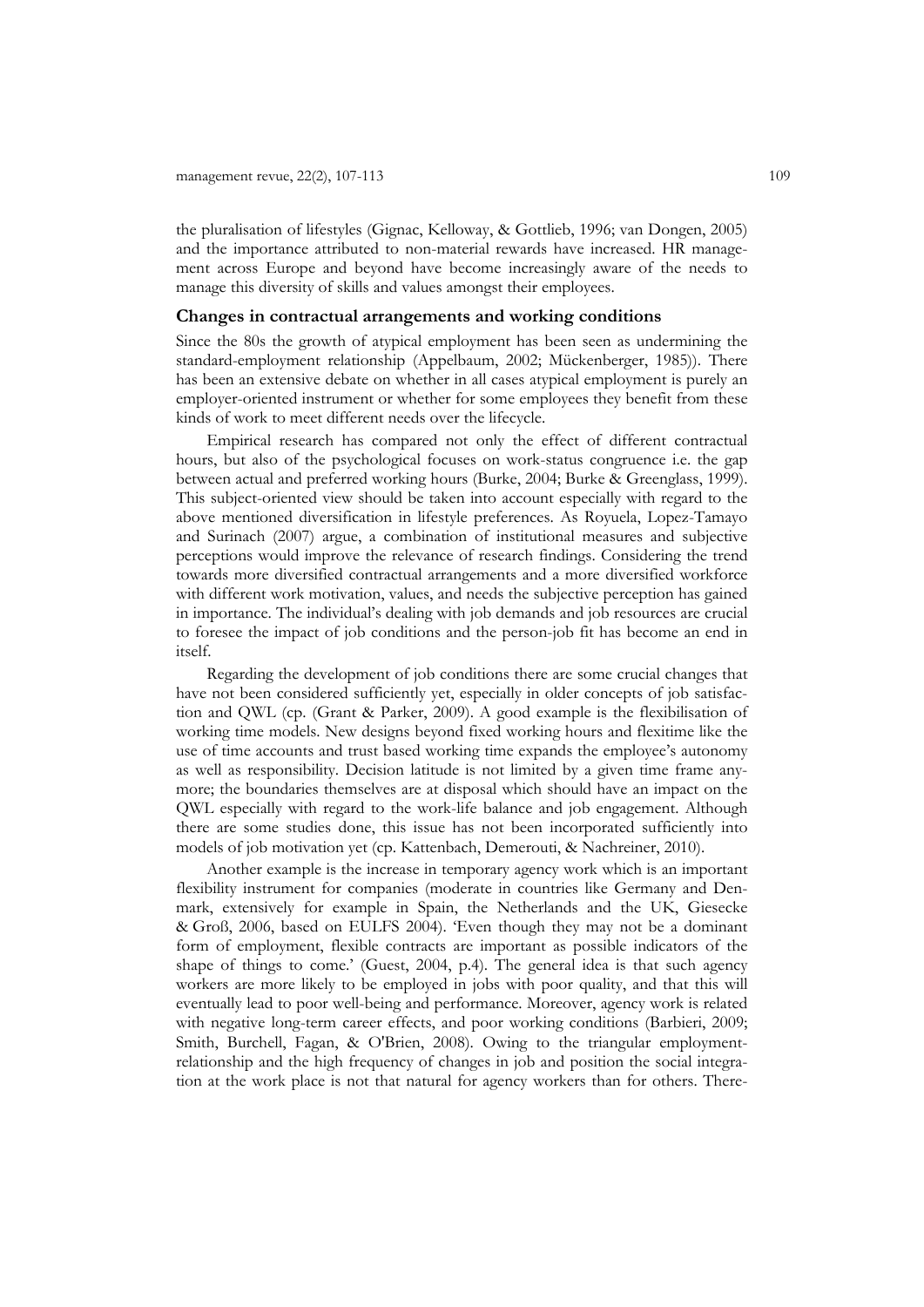fore social integration has become a relevant criterion for the QWL at least for the group of agency workers and temporary employed people. These developments clearly impinge on debates around QWL.

### **The contributions to this special issue**

Against this backdrop, the aim of the current special issue is to shed light on the QWL and possible consequences in terms of health and well-being in specific groups of workers as well as organisational outcomes. We are glad to present a selection of quite diverse perspectives and approaches to highlight some crucial issues on the topics of QWL as mentioned above. The contributions cover quantitative as well as qualitative approaches from various disciplines considering the macro-level as well as organizational strategies and individual perceptions.

The opening paper by *Peter Muhlau* provides an introductory overview on job quality and the quality of work life from a sociological point of view. He broaches the issue of differences in job quality by gender. The integration and participation of women in the labour market on an equal footing with men is a key topic. Men and women are still treated very differently in terms of payment, promotion, and job conditions. The author considers the impact of predominant societal regimes on job conditions and on the allocation of women and men in the labour market. Using data from the second European Social Survey with comparative data from 26 European countries the paper presents gender differences in job quality. He examines whether societies with a more egalitarian gender ideology are associated with less gender discrimination in terms of job quality. Surprisingly, he finds that the job profiles of men and women are not more similar in societies with gender egalitarian norms.

Age is a second discriminatory characteristic of employees whose importance is growing immensely against the backdrop of the demographic change. Retirement age has been postponed and there are less young employees entering the labour market. As a consequence the group of elder employees is growing in numbers and in importance. Age management has become a new field of HRM to sustain older employee's workability. In this vein *Jos Sanders, Luc Dorenbosch, Rob Gründemann, and Roland Blonk* investigate older workers' job conditions and their impact on workability and work motivation. The authors focus on lower educated older workers with less favourable power position, higher conviction to their job and mostly less favourable job conditions. The authors derive practical implications for (re)designing social and contextual work conditions. The active use of job-crafting also for lower-educated employees is an outlook for both management and research.

According to the European goal to preserve employability and to achieve flexibility among the workforce, *Joris Van Ruysseveldt, Karin Proost, and Peter Verboon* analyse the impact of workplace learning and of work-home interference in a stress model. More precise, they analyse the mediating role of workplace learning as well as workhome interference on the relationship between job conditions, energy depletion and psychological fatigue. High or badly designed demands in the job lead to energy depletion and in the long-term to diminished health. Job resources like autonomy and task variety induce a motivational process. In line with these basic assumptions of the JD-R model (Demerouti, Bakker, Nachreiner, & Schaufeli, 2001), the authors construct a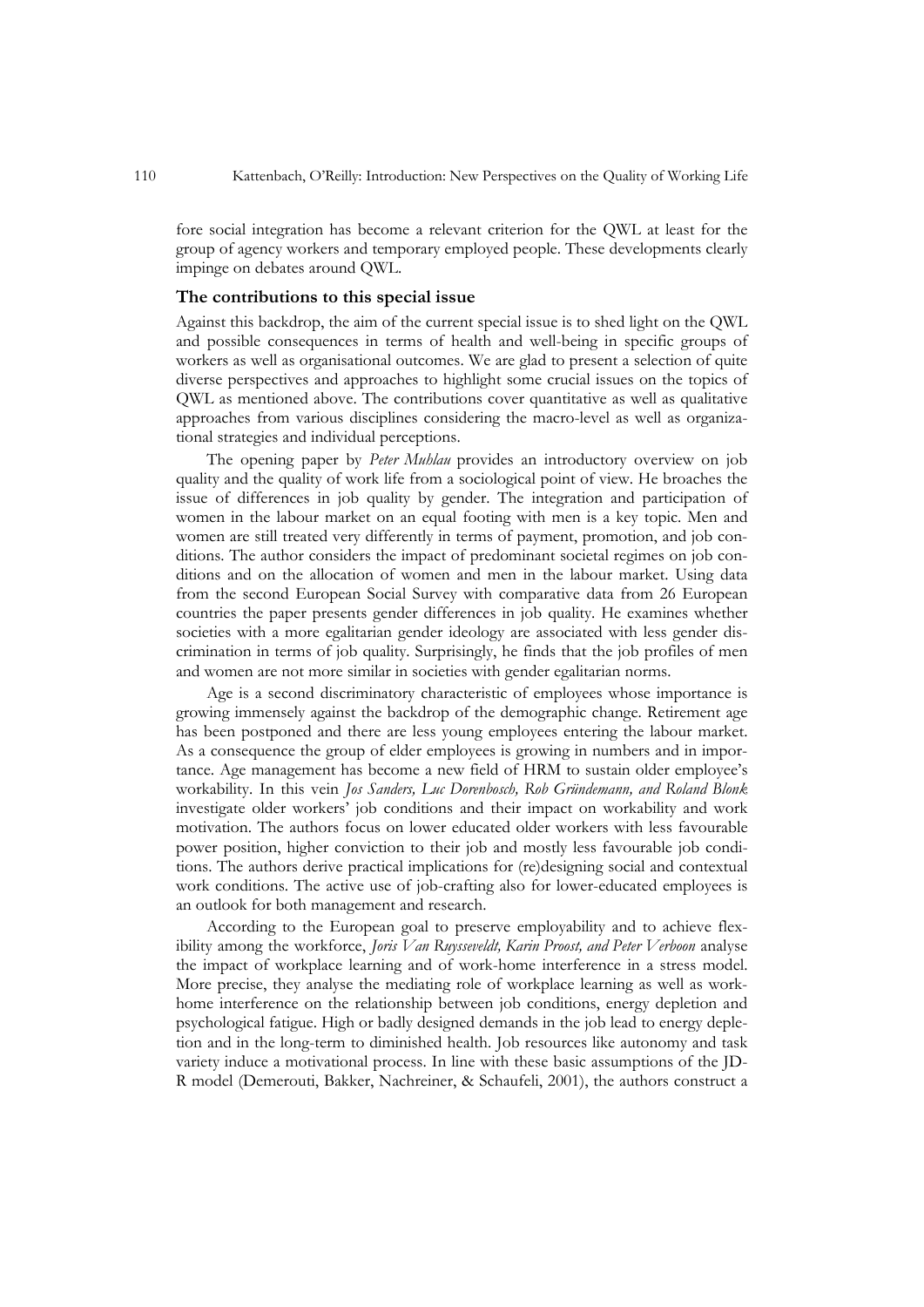work stress model. Using representative data for the Flemish workforce they show the relevance of work life balance policies as well as learning opportunities for stress prevention in the HR management. Work-home interference mediates the relationship between job demands and exhaustion, whereas learning opportunities affect the motivational process caused by job resources.

*Christina Purcell, Paul Brook, and Rosemary Lucas* explore the quality of working life for agency workers in French car manufacturing. Based on qualitative interviews with union representatives they shed light on the working conditions for contingent work in low skilled occupations. The interviews give insights in some HR practices, the impact of aspiration for permanent job placement on organizational behaviour, the mechanism of dual control and how agency worker deal with these conditions. Due to a 'despotic' regime and dual control agency workers experience significantly reduced decision latitude. They have to act against their beliefs and wishes. The only remaining decision latitude is whether to play the game or to leave and to take high losses.

Psychological effects from the workplace are analysed by *Anja Feierabend, Philippe Mahler, and Bruno Staffelbach. T*he authors consider the impact of a family supportive work environment on employees depending on the existence of their own care responsibilities. In line with a growing number of people with elder care responsibilities, this group is regarded separately beside those employees with and without child care responsibilities. Most interesting is the question what does a family supportive environment do to those who are not affected by it. The presented study shows that there is a spill over effect of family oriented policies on employees without care responsibilities. Family-friendly culture and dialogue is capable to explain higher commitment among the entire workforce.

These papers make an important contribution to developing the QWL debate in identifying some of the key areas of research for the future in relation to how this affects a variegated group of workers in different economic sectors. Research agendas will also need to address two key areas related first to the long term effects of the recent 2008 economic crisis on the organisation of work and restructuring of employment, and second in terms of the diversified workforce and their employees' needs. Economically successful organisations will be those capable of harnessing high QWL dimensions as a means to develop potentially creative and successful organisations. The manner in which organisations are capable of achieving these challenges will be a key determinant for their future success.

#### **References**

- Appelbaum, E. (2002). Transformation of Work and Employment and New Insecurities. In P. Auer & C. Daniel (Eds.), The Future of Work, Employment and Social Protection. The Search for New Securities in a World of Growing Uncertainties (pp. 17-37). Geneva.
- Arthur, M. B., & Rousseau, D. M. (Eds.). (1996). The Boundaryless Career: A New Employment Principle for a New Organizational Era. New York, NY: Oxford Univ. Press.
- Auer, P., & Cazes, S. (2000). The Resilience of the Long-term Employment Relationship: Evidence from the Industrialized Countries. International Labour Review, 139(4), 379.
- Barbieri, P. (2009). Flexible Employment and Inequality in Europe. European Sociological Review, 25(6), 621-628.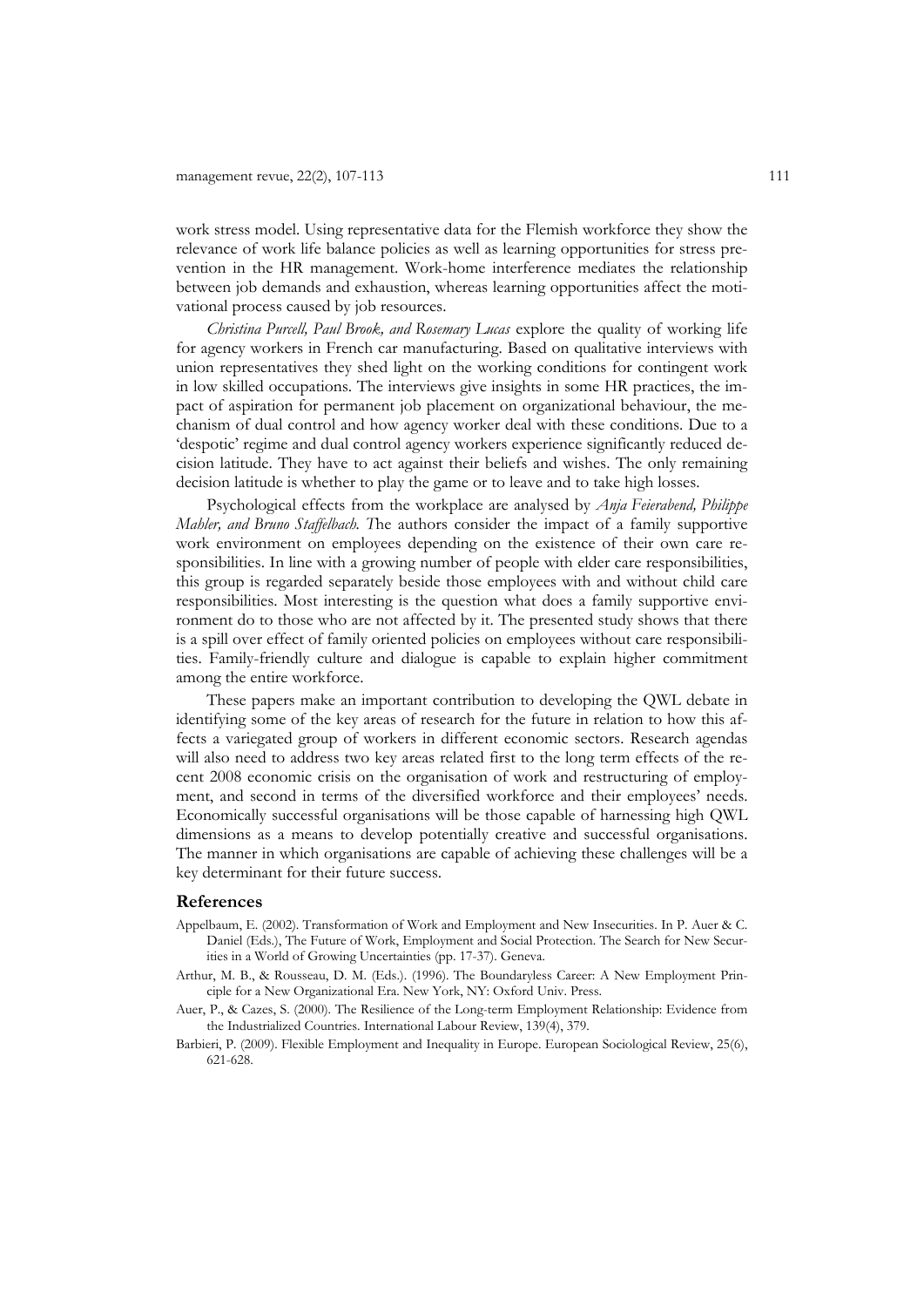- Blickle, G., & Witzki, A. (2008). New Psychological Contracts in the World of Work: Economic Citizens or Victims of the Market? The situation in Germany. Society and Business Review, 3(2), 149-161.
- Burke, R. J. (2004). Work Status Congruence, Work Outcomes, and Psychological Well-Being. Health Care Manager, 23(2), 120-127.
- Burke, R. J., & Greenglass, E. R. (1999). Work Status Congruence, Work Outcomes and Psychological Well-being. Stress Medicine, 16(2), 91-99.
- Demerouti, E., Bakker, A., Nachreiner, F., & Schaufeli, W. B. (2001). The Job Demands-resources Model of Burnout. Journal of Applied Psychology, 86(3), 499-512.
- Diewald, M., & Sill, S. (2005). Mehr Risiken, mehr Chancen? Trends in der Arbeitsmarktmobilität seit Mitte der 1980er Jahre. In O. Struck & C. Köhler (Eds.), Beschäftigungsstabilität im Wandel? Empirische Befunde und theoretische Erklärungen für West- und Ostdeutschland (2nd ed., pp. 39-62). Mering: Hampp.
- EU (2010). Summaries of EU Legislation: Employment and Social Policies. Retrieved from http://europa.eu/legislation\_summaries/employment\_and\_social\_policy
- European Council (2005). Communication to the Spring European Council-Working together for Growth and Jobs, A New Start for the Lisbon Agenda (COM No. 24). Brussels.
- Gallie, D. (2007). Employment Regimes and the Quality of Work. Oxford: Oxford Univ. Press.
- Giesecke, J., & Groß, M. (2006). Befristete Beschäftigung in Europa [Temporary Employment across Europe]. Retrieved from www.dgb.de/themen/arbeitsrecht/materialien/praesentation\_giesecke.pdf
- Gignac, M. A. M., Kelloway, E. K., & Gottlieb, B. H. (1996). The Impact of Caregiving on Employment: A Mediational Model of Work-family Conflict. The Canadian Journal on Aging, 15, 525-542.
- Grant, A. M., & Parker, S. K. (2009). Redesigning Work Design Theories: The Rise of Relational and Proactive Perspectives. Academy of Management Annuals, (3), 273-331.
- Greenhalgh, L., & Rosenblatt, Z. (1984). Job Iinsecurity: Toward Conceptual Clarity. Academy of Management Review, 3, 438-448.
- Guest, D. (2004). Flexible Employment Contracts, the Psychological Contract and Employee Outcomes: an Analysis and Review of the Evidence. International Journal of Management Reviews, 5-6(1), 1- 19.
- Kattenbach, R., Lücke, J., & Schramm, F. (2010). The Big Change Put to the Test: Empirical Evidence on Managers' Career Expectations in Germany. Conference paper, presented at VHB Kommission Personal, Nov. 11<sup>th</sup> 2010, Gießen.
- Kattenbach, R., Demerouti, E., & Nachreiner, F. (2010). Flexible Working Times: Effects on Employee's Exhaustion, Work-Nonwork Conflict and Job Performance. Career Development International, 15(3), 279-295.
- Lazarova, M., & Taylor, S. (2009). Boundaryless Careers, Social Capital, and Knowledge Management: Implications for Organizational Performance. Journal of Organizational Behavior, 30(1), 119-139.
- Mückenberger, U. (1985). Die Krise des Normalarbeitsverhältnisses. Mitteilungsblatt der Zentralen wissenschaftlichen Einrichtung "Arbeit und Betrieb", (11), 4.
- Pichler, F., & Wallace, C. D. (2009). What are the Reasons for Differences in Job Satisfaction across Europe? Individual, Compositional and Institutional Explanations. European Sociological Review, 25(4), 535-549.
- Royuela, V., Lopez-Tamayo, J., & Suriñach, J. (2007). The Institutional vs. the Academic Definition of the Quality of Work Life. What is the Focus of the European Commission? Revised Jul 2007 (IREA Working Papers). Barcelona.
- Seiler, K. (2009). Beschäftigungsfähigkeit als Indikator für unternehmerische Flexibilität. In B. Badura, H. Schröder, & C. Vetter (Eds.), Fehlzeiten-Report 2008. Betriebliches Gesundheitsmanagement: Kosten und Nutzen Zahlen, Daten, Analysen aus allen Branchen der Wirtschaft (pp. 3-13). Berlin: Springer.
- Smith, M., Burchell, B., Fagan, C., & O'Brien, C. (2008). Job Quality in Europe. Industrial Relations Journal, 39(6), 586-603.